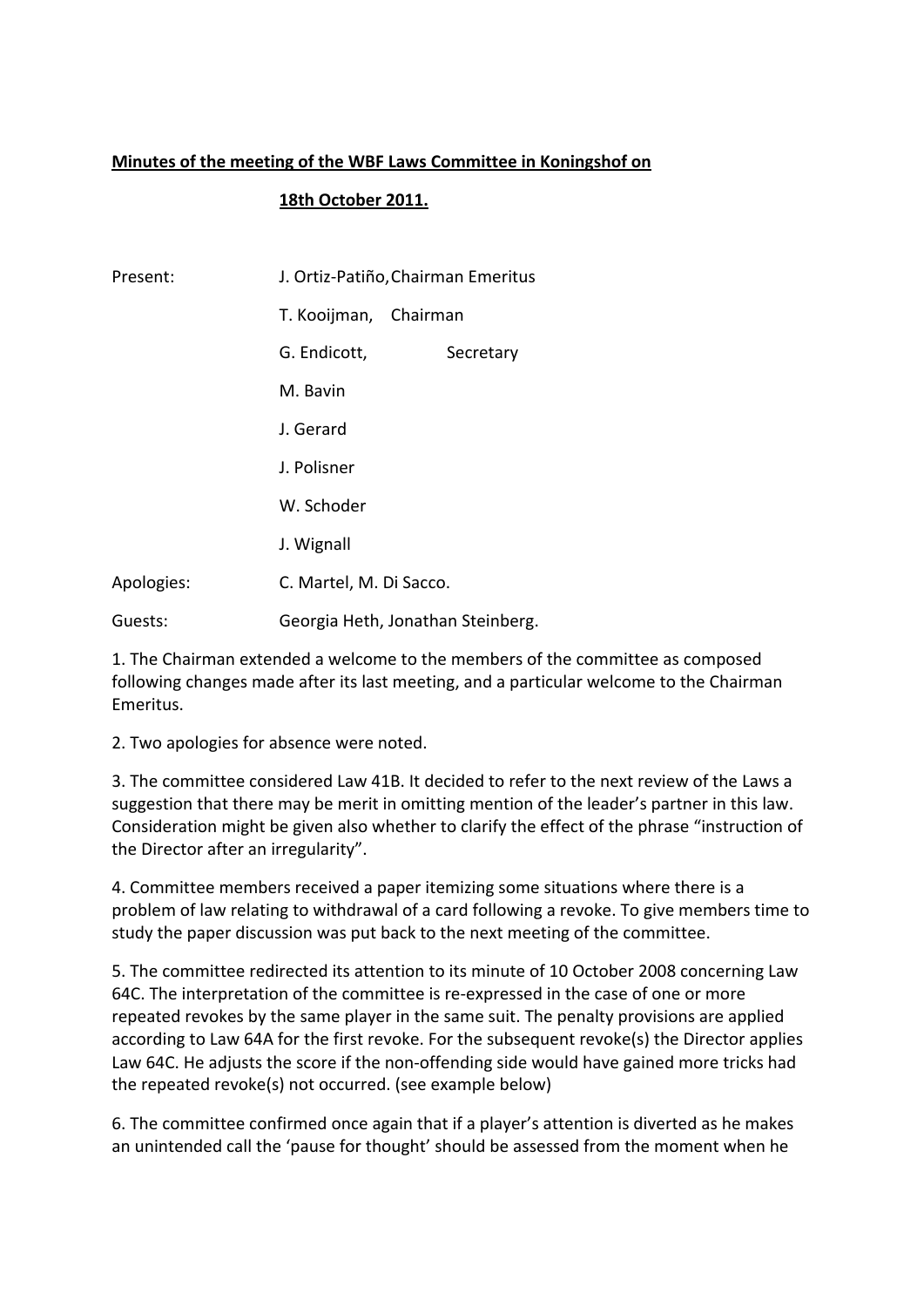first recognizes his error. It was decided to add to the Laws a footnote to Law 25A as follows:

"A player is allowed to replace an unintended call if the conditions described in Law 25A are met, no matter how he may become aware of his error."

The question is referred for further examination in the next review of the Laws.

7. Items 5(a), 6 and 7, of the agenda were put aside to be revisited in the next meeting.

8. The committee received from the ACBL a communication of the ACBL's desire that the committee express itself on the meaning of "a serious error (unrelated to the infraction)" in Law 12C1(b). The Chairman suggested that since his Commentary on the 2007 Laws does not bear the imprimatur of the committee, he should bring the relevant text to the next meeting and invite the committee to support his comments on this law. This was agreed.

9. The Committee considered it appropriate to extend a minute of its meeting of  $4<sup>th</sup>$ September 2009 to read: "In no circumstances can the application of Law 69, 70 or 71, lead to a weighted score. The law requires that "such trick" shall be transferred or not transferred as determined by the Director's ascertainment of facts. In determining the number of tricks in a claim or concession the Director does not assign an adjusted score. A restriction applies generally that weighting under Law 12C1(c) is applicable only where an assigned adjusted score is awarded under the laws.

10. There was a brief introduction of a discussion of the preliminary arrangements for the next review of the laws. A view was expressed that very few matters exist where a substantive review of the laws is called for. The committee should concentrate on improving the layout and wording where possible. However, it was agreed that it should be made known to the bridge community at large that the committee is willing that suggestions for desirable changes in the laws should be sent to the Secretary of the Committee as soon as may be, given the prospect that work on this may not be long delayed. Further discussion of the subject was remitted to the next meeting.

11. In closing the meeting the Chairman thanked members for their attendance and contributions and reminded them that its deliberations would resume at 12 noon on Thursday, October 20th.

…………………………………………………………………………………………………

[Note: the intention is that an appeal from the recent Poznan Championships will be appended to these minutes for consideration in relation to a matter about which the committee has expressed its view.]